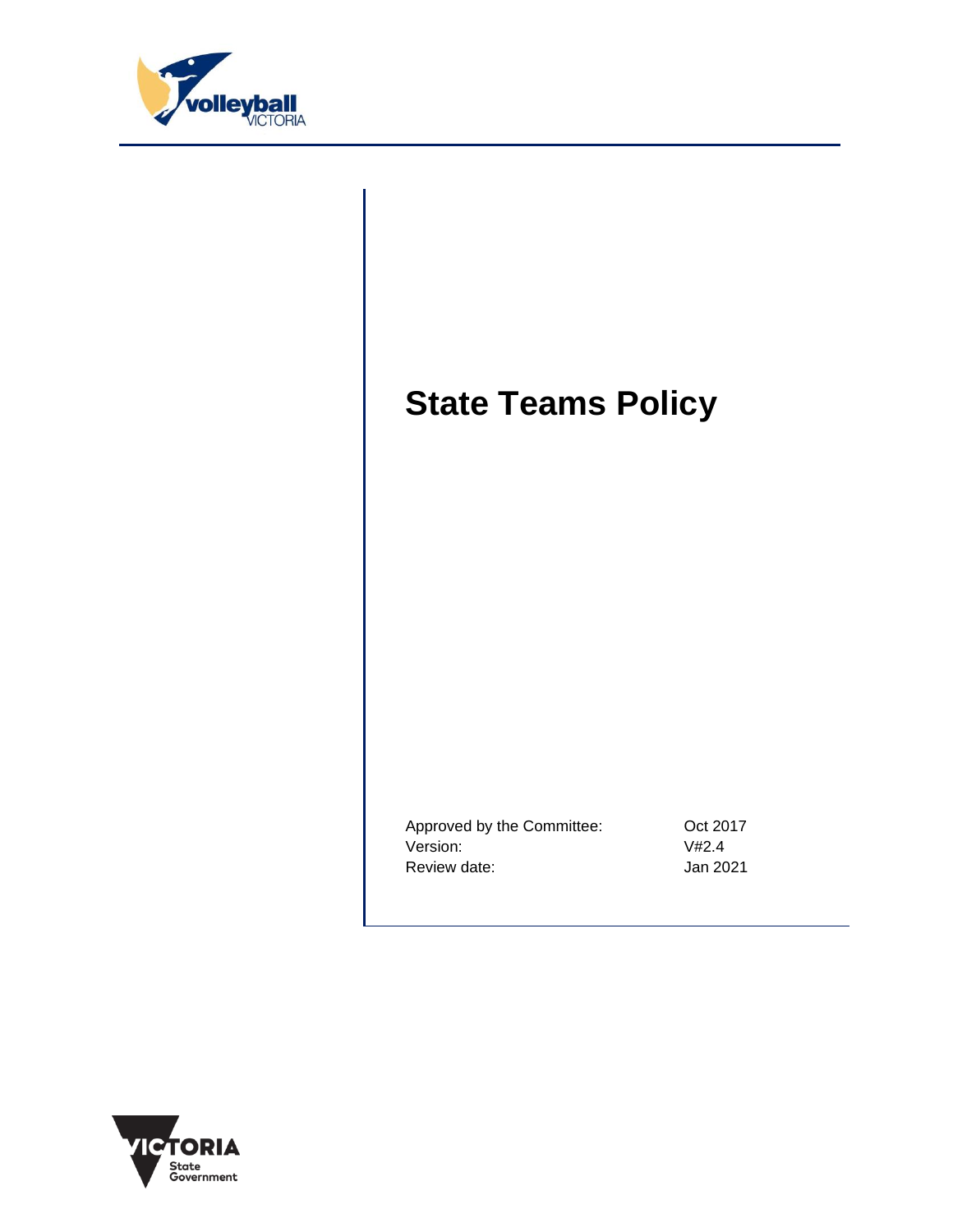

## **Table of Contents**

| 1            |                                                                         |  |  |  |
|--------------|-------------------------------------------------------------------------|--|--|--|
| $\mathbf{2}$ |                                                                         |  |  |  |
| 3            |                                                                         |  |  |  |
| 4            |                                                                         |  |  |  |
|              |                                                                         |  |  |  |
|              |                                                                         |  |  |  |
|              | Mutual Obligations Agreement - Coach, Player, Team Official Agreement 5 |  |  |  |
|              |                                                                         |  |  |  |
|              |                                                                         |  |  |  |
|              |                                                                         |  |  |  |
|              |                                                                         |  |  |  |
|              |                                                                         |  |  |  |
|              |                                                                         |  |  |  |
|              |                                                                         |  |  |  |
|              |                                                                         |  |  |  |
|              |                                                                         |  |  |  |
|              |                                                                         |  |  |  |
|              |                                                                         |  |  |  |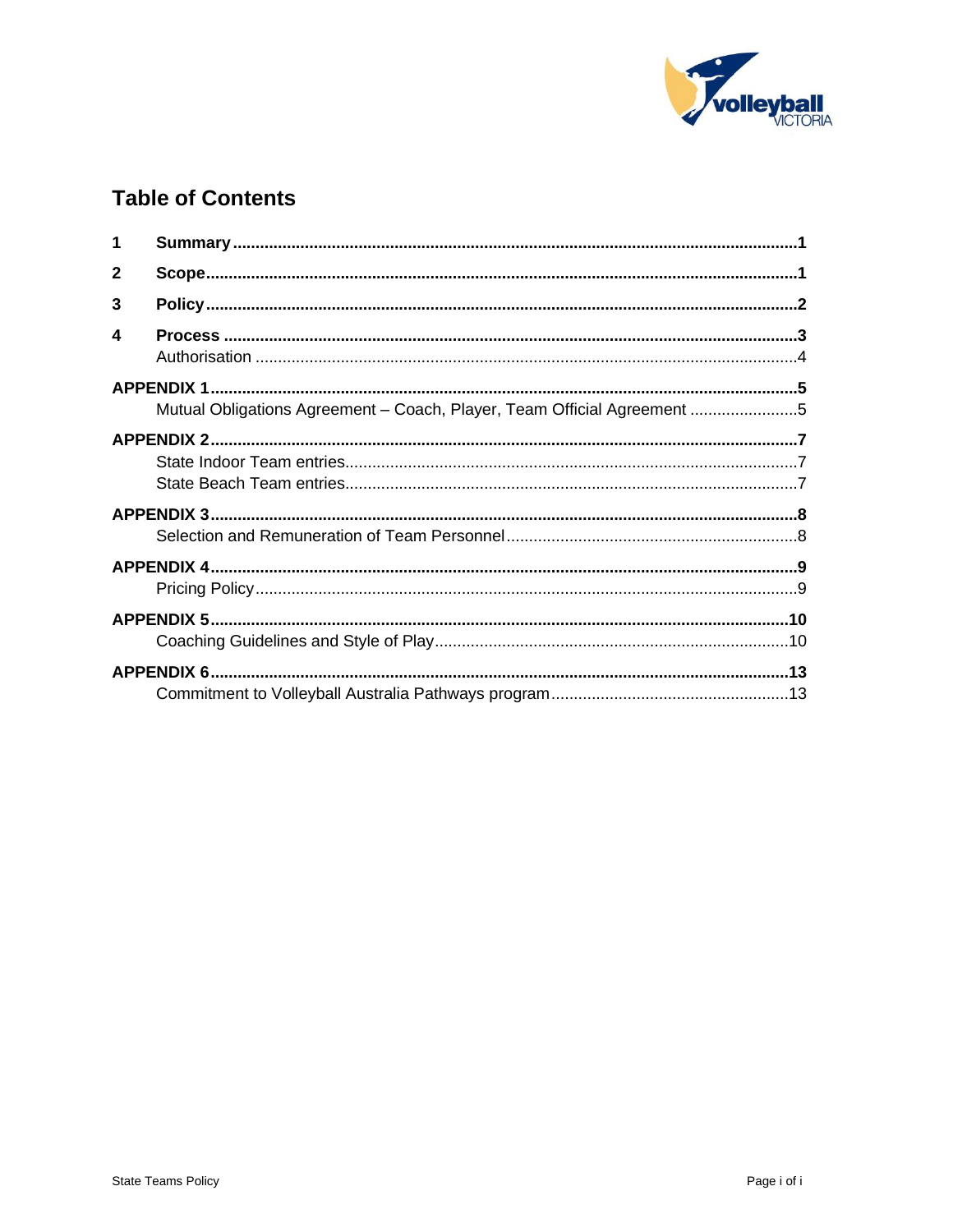

## <span id="page-2-0"></span>**1 Summary**

The Committee of Volleyball Victoria Inc (**Volleyball Victoria**) is committed to providing every individual member with an opportunity to realise their potential in volleyball; to pursue their aspirations and enjoy a lifelong association with the sport.

As such, the Committee takes the following position to guide and support the State Teams Program (**the Program**):

- The Australian Junior Volleyball Championships, indoor and beach, represent the pinnacle of achievement for State juniors, this should be reflected in the positioning of State Team representation
- Selection in a State Team and participation at Australian Junior Volleyball Championships (**Australian Championships**) is a significant event in an individual's engagement in the pathway.
- Volleyball Victoria is a constructive and supportive stakeholder in the development of participants (athletes, coaches, & officials) and seeks the opportunity to continually engage in the structure and delivery of the national development programs. Volleyball Victoria will be a productive contributor to Volleyball Australia's efforts to establish policy regarding Australian Championships and the role and conduct of the National Junior Development program.
- Participants in the Program will be selected on merit and represent the best players, coaches, and team personnel available in the State that provide the best likelihood of a success for the team and the individual player; 'success' is subject to Committee definition and will be communicated to all program participants
- <span id="page-2-1"></span>• Support for the State Team program will be determined by the Committee at a level that reflects the Committee's strategic and operational objectives. As at 2021, the program will seek to subsidise 15-30% of the program expenses.

## **2 Scope**

This Policy represents the agreed and endorsed position of the Committee and applies to all individuals who nominate for selection in the Program, including selection panels, coaches, officials, team managers, athletes, and support personnel.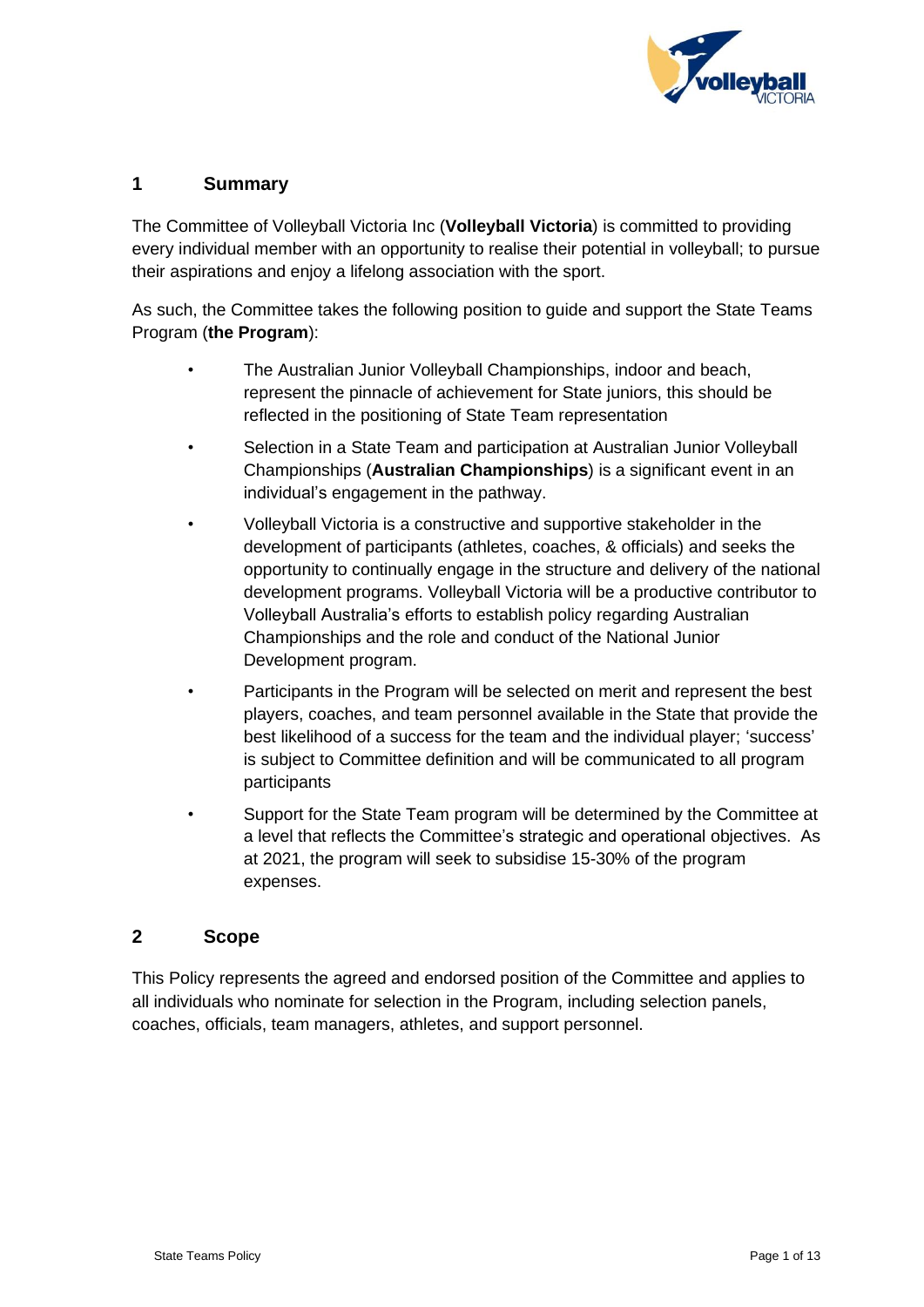

## <span id="page-3-0"></span>**3 Policy**

The Committee's position is detailed in the following:

- 3.1 The Australian Championships represent the pinnacle of achievement for participants in junior programs; the Committee seeks to instil value in the selection in the Program and achievement of State representation that reflects this position. State Team selection represents opportunity and mutual obligation, not entitlement.
- 3.2 Selection in the Program, and subsequent participation at Australian Championships, is a significant contributing factor to an individual's ongoing participation in volleyball; the Committee seeks to support event structures that maximise this outcome. Volleyball Victoria will productively engage all stakeholders in the delivery of Australian Championships, including regarding the conduct of the National Junior Development program, which has at times compromised selections in the Program due to a lack of policy adherence.
- 3.3 The Program will be selected on merit and represent the best coaches, players, and team officials available in the State that provide the best likelihood of team and individual success. Individual circumstances impacting participation will be considered, especially within Championship division teams, and the Committee will assess support on a case by case basis.
- 3.4 The Program will be supported by the Office through professional services, including the Pathways Coordinator, logistics planning, uniform supply, etc; these services will be provided on a user-pay basis
- 3.5 The Program will be managed to capitalise outcomes for the team and then for individual members; State Team coaches are empowered to prepare teams as they see fit within the parameters of policy and team resources
- 3.6 The Committee reserves the right for State Team entries in appropriate divisions be utilised for strategic development, for example, the selection of lesser rated bottom-age athletes who are identified for development potential
- 3.7 The Committee values individual athlete development and to this end, Volleyball Victoria will seek to engage and coordinate athlete development plans with relevant stakeholders, including national coaches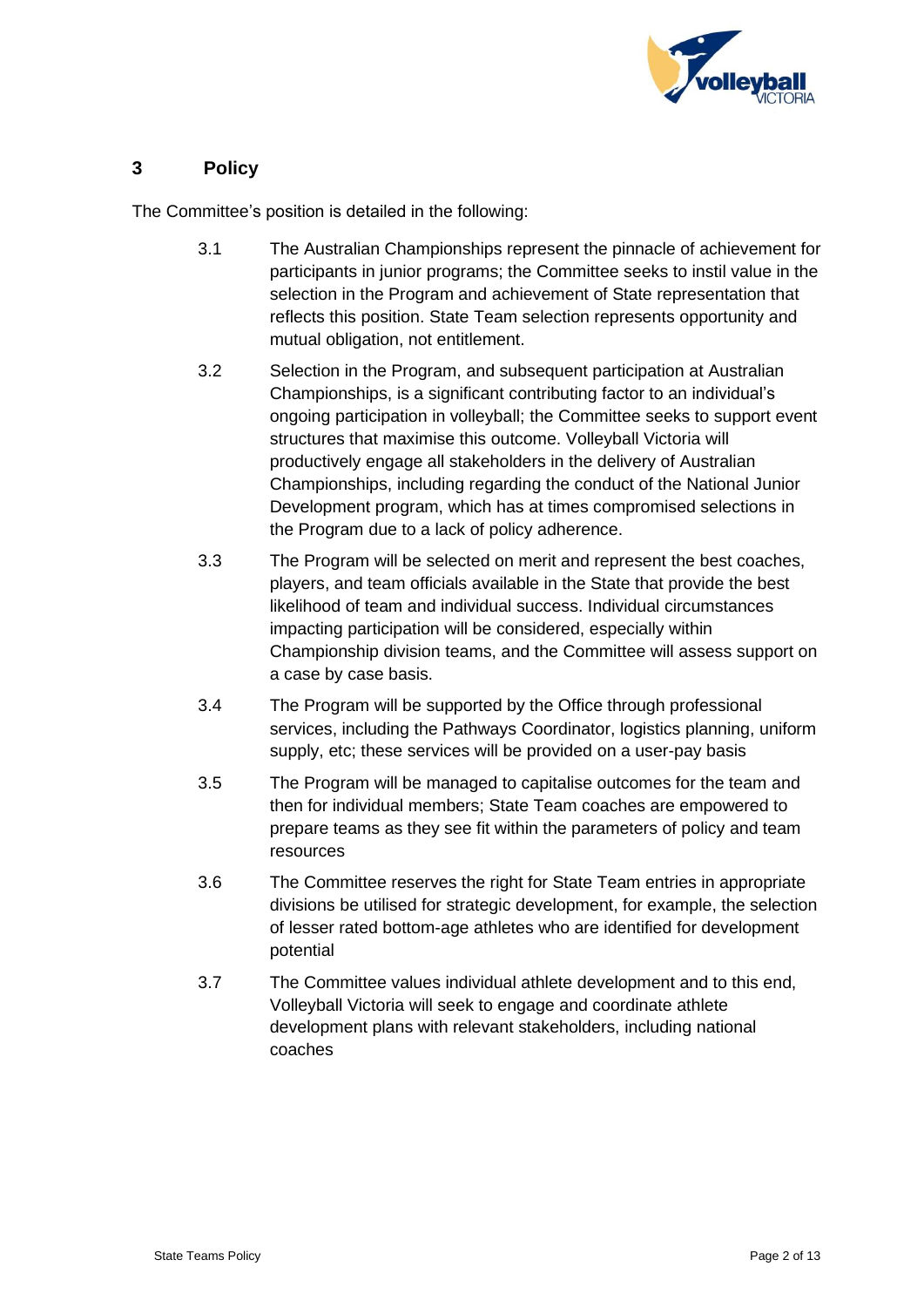

## <span id="page-4-0"></span>**4 Process**

The Committee seeks to provide clarity regarding:

- 4.1 All participants commit to the expectations of the program. See Appendix 1 – [Mutual Obligations Principles.](#page-6-2) This clause will be supported by an agreement which each athlete, coach, and team official will be required to sign.
- 4.2 Preferred State Team composition in response to available Championship entries. See Appendix 2 – [Team entries.](#page-8-3)
- 4.3 Selection and remuneration of team personnel and provision of and expectation to access coach professional development. See [Appendix 3](#page-9-2) - [Selection.](#page-9-2) The execution of this clause will rest with the Office.
- 4.4 Commitment to an affordable Program, that includes quantifying the level of Office support. See Appendix 4 – [Pricing Policy.](#page-10-2) The execution of this clause will be managed on a program basis, with a subsidy of 15-30%.
- 4.5 Coaching guidelines for team selection, composition and style of play, and event preparations. See Appendix 5 – [Coaching Guidelines.](#page-11-2) Provision of necessary assessment tools and guidelines supporting their use will be undertaken by the Office.
- 4.6 Pathways; commitment to support Volleyroos program. Se[e Appendix 6](#page-14-2) – [Volleyball Australia Pathways.](#page-14-2)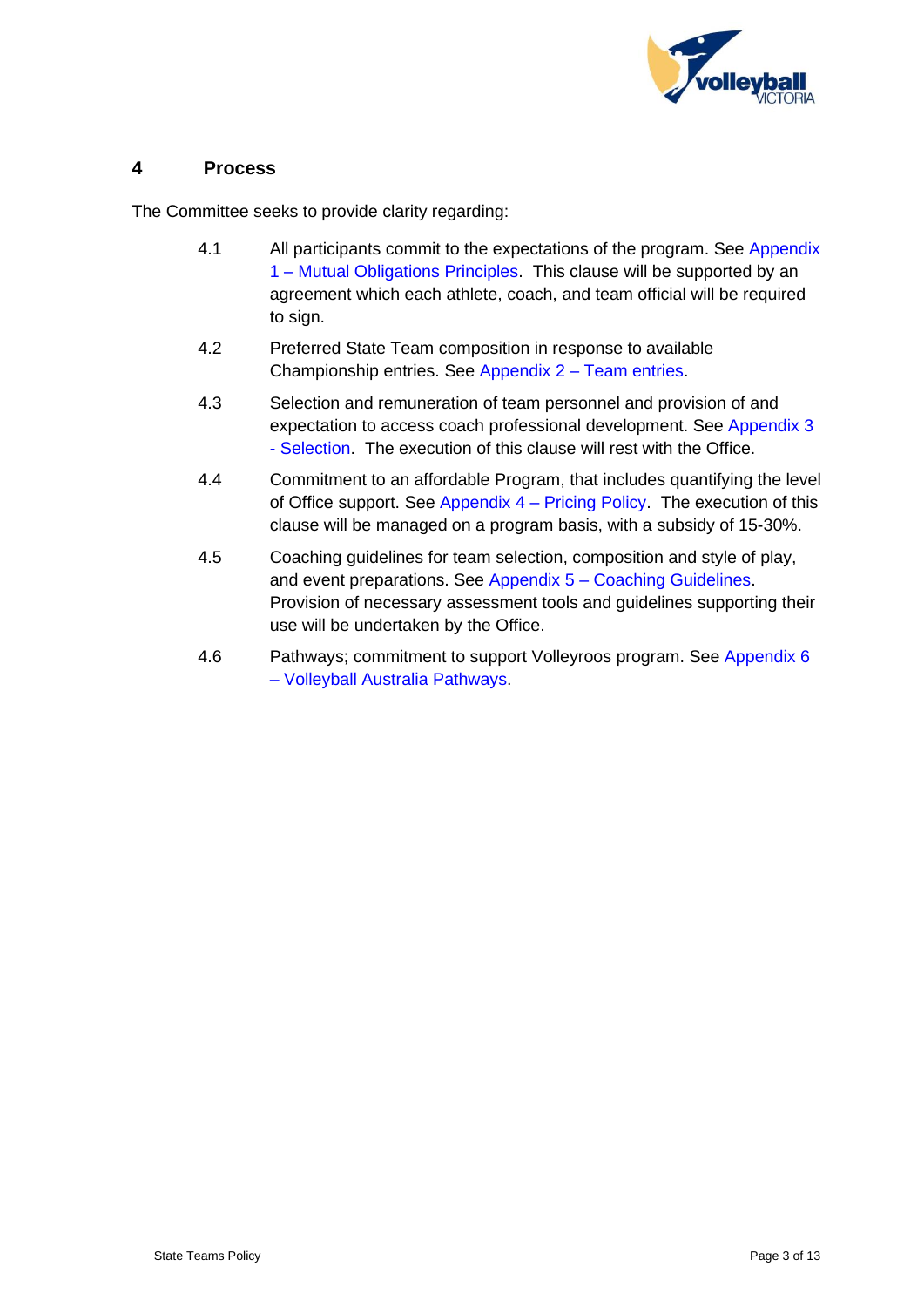

### <span id="page-5-0"></span>**Authorisation**

**Policy** – State Teams Policy **Approved by**: Volleyball Victoria Inc Committee

| <b>Version</b> | <b>Date Reviewed</b> | <b>Date Approved</b> | <b>Content</b> |
|----------------|----------------------|----------------------|----------------|
| Draft          | Nov 2016             |                      | Version 1.1    |
| <b>Draft</b>   | Apr 2017             |                      | Version 1.2    |
| <b>Draft</b>   | Jul 2017             |                      | Version 1.3    |
| <b>FINAL</b>   | Oct 2017             | 31 Oct 2017          | Version 1.4    |
| <b>Draft</b>   | Apr 2019             |                      | Version 2.1    |
| <b>FINAL</b>   | Apr 2019             | 15 Apr 2019          | Implementation |
| <b>Draft</b>   | Nov 2019             |                      | Version 2.2    |
| <b>FINAL</b>   | Mar 2020             | 30 Mar 2020          | Implementation |
| <b>Draft</b>   | Jan 2021             |                      | Version 2.3    |
| <b>FINAL</b>   | Jan 2021             |                      | Implementation |

Signed

**Geoff Rietschel** General Manager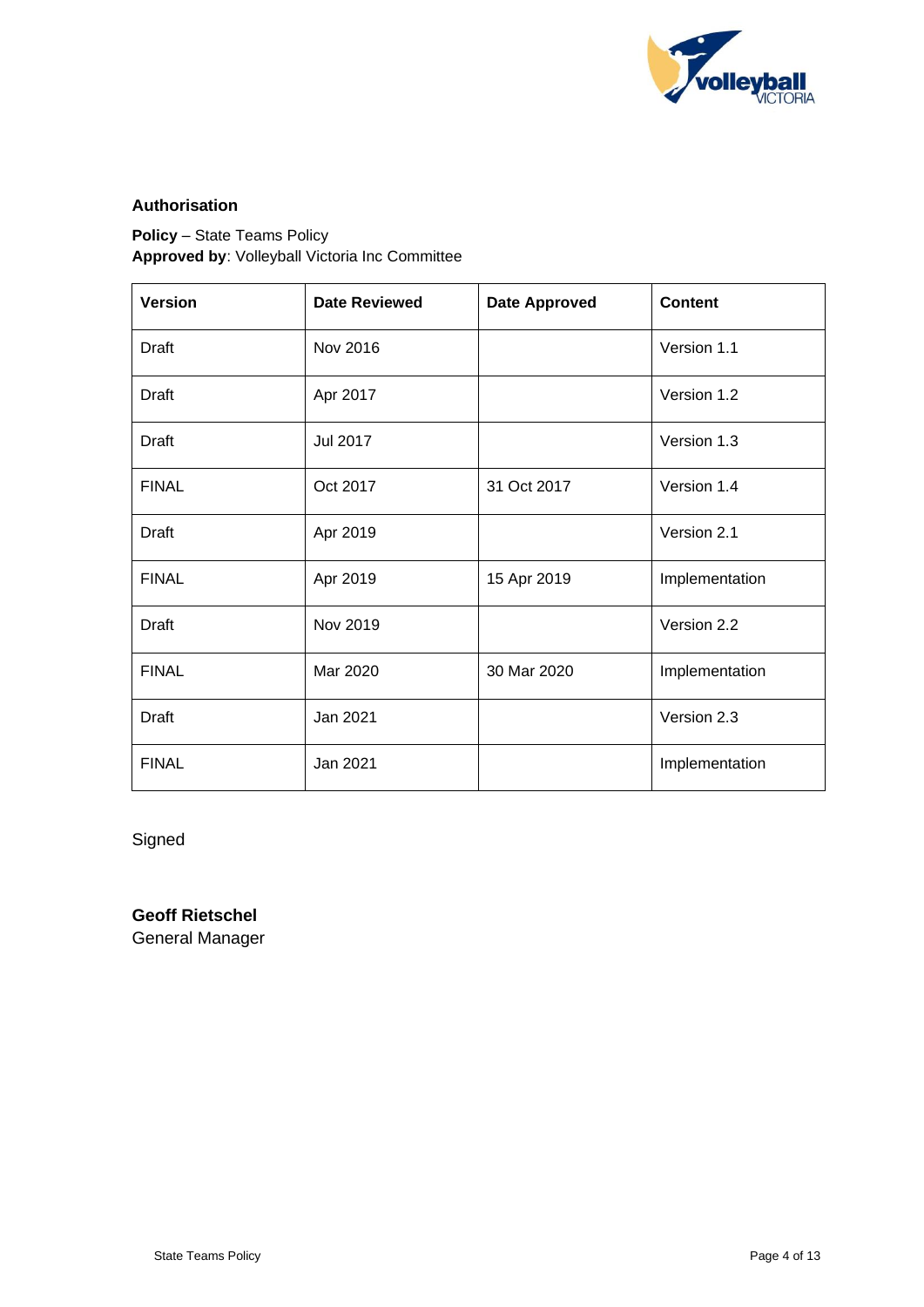

## <span id="page-6-2"></span><span id="page-6-1"></span><span id="page-6-0"></span>**Mutual Obligations Agreement – Coach, Player, Team Official Agreement**

Selection in the Victorian State Team is not an entitlement, it is a privilege and an honour for a fortunate few. It is therefore a responsibility to value, respect, and revere this opportunity. This document represents a commitment to the values of the Victorian State Team and supports an environment of mutual obligation.

4.1.1 As a State Team participant, you will:

## Players

- Comply with the Constitution and policies of Volleyball Victoria and abide by the Volleyball Victoria Code of Conduct. The Head of Delegation will be the ultimate authority in determining appropriate sanction for athlete misconduct.
- Attend all scheduled trials, training sessions, workshops, functions (eg uniform presentation, Blue & White Jacket dinner), and events relating to the State Team. If attendance is not possible due to school, medical, or extreme circumstances, you will notify your Coach and Team Manager immediately.
	- o You understand and agree that if you do not notify your Coach and Team Manager of any such non-attendance or provide an acceptable explanation, your position in the State Team will be reviewed and may result in non-selection, suspension or expulsion
- Treat your teammates, coaches, and opponents with respect. Demonstrate good sportsmanship towards your teammates, coaches, opponents, and match officials always.
- Observe and comply with all reasonable directions given by coaching staff and team officials. Show respect for the decisions of team and match officials and speak with coaches about any decision to which you disagree, including by referees
- Work hard and maintain a positive attitude, seek to obtain and maintain the best possible physical and mental health to perform to the highest possible standard and carry out your obligations to the state team to the best of your ability, including self-monitored training and conditioning. At all times, seeking to attain your full potential.
- Recognise that your teammates are counting on you and will always give your best to the team at trials, training, and games
- Travel with the state team for the duration of the designated trip
	- o If you wish to make different travel arrangements from those of the state Team, you will notify Volleyball Victoria immediately and understand and agree that Volleyball Victoria will only cover costs of travel to the equivalent cost for all other individual team members. You understand that if you make different travel arrangements you will only be covered by Volleyball Victoria's insurance during the period when you are traveling with the State Team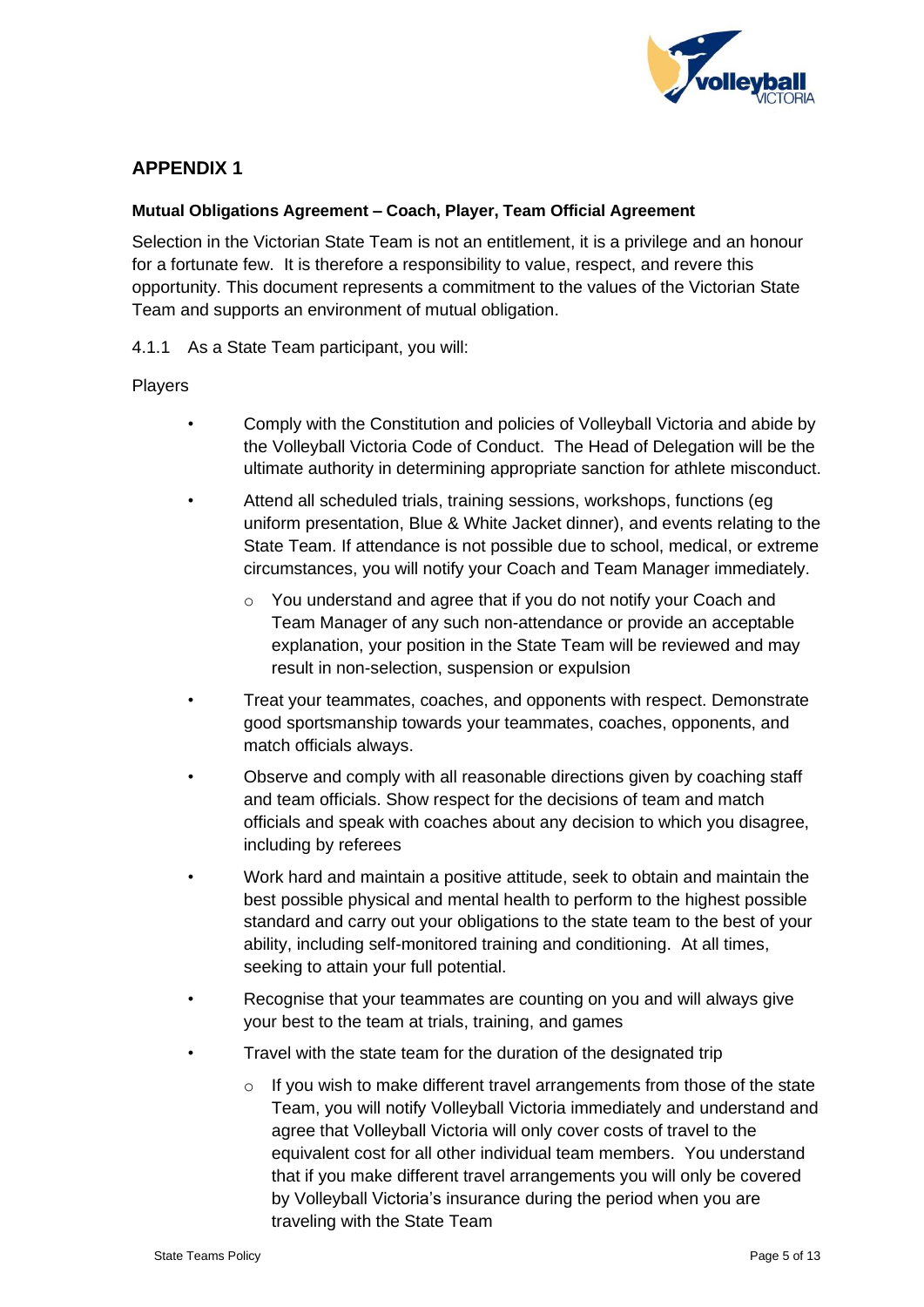

- Honour all financial obligations
- State team training and tournament obligations should be placed above that of school, club, and academy training and tournament participation
- Honestly and completely disclose to Volleyball Victoria any information concerning your ability to fully participate in the State Team as soon as they arise. Disclose to Volleyball Victoria any illness and/or injury that may prejudice your proper participation in the activities of the Program immediately after you become aware of such illness and/or injury.
- Wear the correct team uniform and always use the correct equipment when representing Volleyball Victoria as directed by team officials
- Inform your Coach and Club of your involvement in the State Team and participate in all State Team program activities. You will come to practices and games on time, prepared to participate with the correct uniform and equipment at the time designated by the coach or team manager.

Team Officials (Head of Delegation, Coaches, Team Managers, Support personnel)

- Comply with the Constitution and policies of Volleyball Victoria and abide by the Volleyball Victoria code of Conduct
- Commit to serve the program and not seek to utilise the program or an individual team to serve their purposes for self-advancement or exercise their ego
- Aspire to coach as part of a team and receive feedback, instruction, and assistance in a welcoming spirit
- 4.1.2 Volleyball Victoria will:
	- Comply with the Constitution and policies of Volleyball Victoria and abide by the Volleyball Victoria Code of Conduct
	- Conduct the State Team program in an accountable and transparent manner
		- o Document and publish selection policies and processes
		- o Advise the approximate costs at the conclusion of trials and selection to enable participants and families to consider and where necessary, engage Volleyball Victoria
	- Preserve the playing uniform **only** to selected athletes who attend the Australian Championships in a playing capacity
	- Subsidise fully the costs associated with the placement of the 'captain's bar' for one captain per team
	- Actively seek government and other funding to subsidise the costs associated with the delivery of the State Team program, including for participants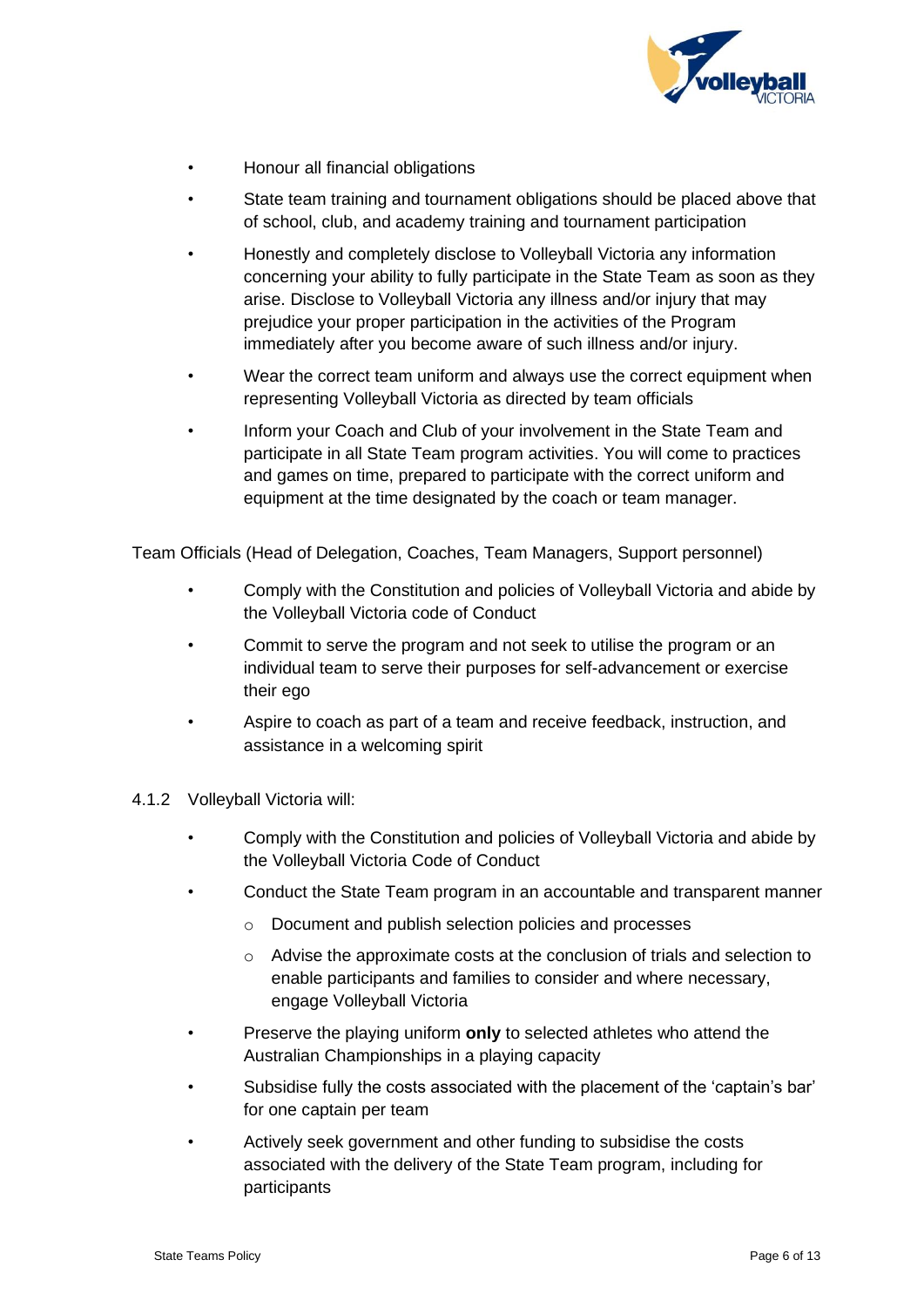

### <span id="page-8-3"></span><span id="page-8-1"></span><span id="page-8-0"></span>**State Indoor Team entries**

The Committee position on team composition is as follows, in priority:

**4.3.1** U19 – two teams per gender, open selections

U17 – three teams per gender, open selections for Championship Division and then one team each of metropolitan and regional players

U15 – three teams per gender, open selections for Championship Division and then one team each of metropolitan and regional players

U14 – two teams per gender, open selections for Championship and Division One team; minimum of 25% quota of places for regional athletes

**4.3.2** U19 – two teams per gender, open selections

U17 – two teams per gender, open selections for Championship and Division One team; minimum of 25% quota of places for regional athletes

U15 – two teams per gender, open selections for Championship and Division One team; minimum of 25% quota of places for regional athletes

U14 – two teams per gender, open selections for Championship and Division One team; minimum of 25% quota of places for regional athletes

<span id="page-8-2"></span>Regardless of the team nomenclature (eg Metro, East, West) that team is Victoria and will represent as such.

### **State Beach Team entries**

The Committee position on team composition is as follows:

- **4.3.4** Full complement maximising available entries up to three teams in older divisions and four in younger divisions. The make-up will be in response to the number and standard of athletes at trials and the structure of the competition age group, eg pairs, trios, or quads. Selection is open and made on merit.
- U18 minimum of two seeded teams and one development team per age group
- U17 minimum of two seeded teams and one development team per age group
- U16 minimum of two seeded teams and one development team per age group
- U15 minimum of two seeded teams and up to two development teams per age group
- U14 minimum of two seeded teams and up to two development teams per age group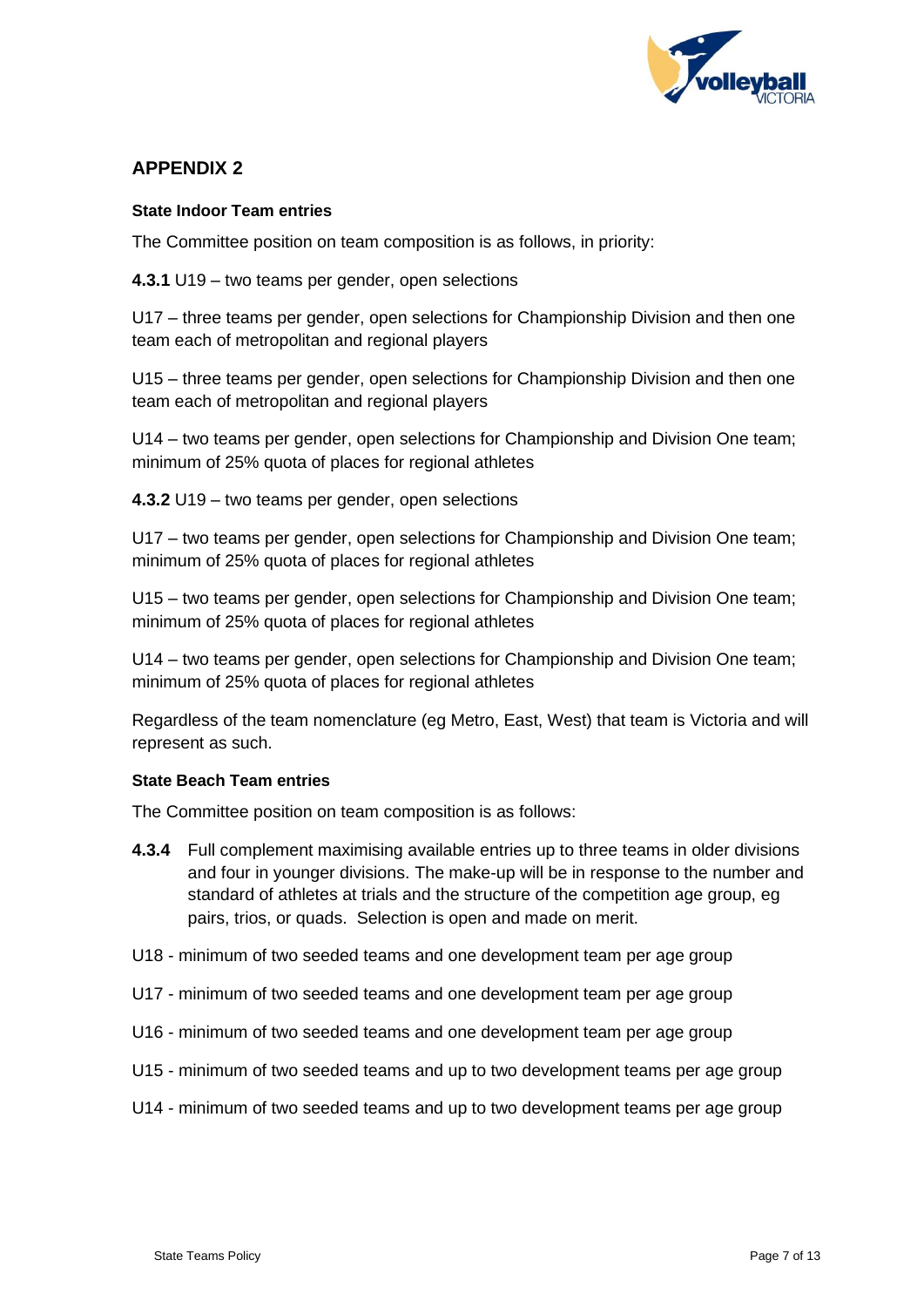

## <span id="page-9-2"></span><span id="page-9-1"></span><span id="page-9-0"></span>**Selection and Remuneration of Team Personnel**

4.4.1 Volleyball Victoria will seek to attract to trial and select on merit the best players available to provide the best likelihood of success.

Volleyball Victoria will seek out funding opportunities for the program, eg Sport and Recreation Victoria Athlete Travel Assistance grants, and support individual efforts to secure funding, eg letters of support and the SportsPass Supporter card fundraising initiative.

4.4.2 Volleyball Victoria will seek to recruit the best qualified and suitable team personnel (coaches, officials, and support staff) available to provide the best likelihood of a success and appoint in a timely manner that best supports program objectives.

Volleyball Victoria recognises the considerable commitment of all team personnel and in particular, the head coaches. As such, a modest remuneration is made: program/mentor coaches in both the indoor and beach programs will received \$1,000. The remaining coaches will receive remuneration as per the following tables.

|                           | <b>All Age Groups</b> |
|---------------------------|-----------------------|
| Championship              | \$1000                |
| <b>Challenger - Metro</b> | \$500                 |
| <b>Challenger - West</b>  | \$500                 |
| <b>Challenger - East</b>  | \$500                 |

Indoor State Team Head Coaches receive:

Beach State Team Head Coaches receive:

|                   | <b>All Age Groups</b> |
|-------------------|-----------------------|
| <b>Head Coach</b> | \$1000                |

Remuneration is conditional on team personnel making themselves available to attend relevant professional development, as provided by Volleyball Victoria. Up to 50% of remuneration may be withheld if coaches fail to attend relevant development opportunities.

4.4.3 Volleyball Victoria will supply the uniform items required for Team Officials (ie head of delegation, coaches, team managers, & support personnel). See pricing policy for supporter and non-compulsory apparel.

4.4.4 Volleyball Victoria will secure and remunerate appropriate support staff, ie physiotherapists, medical, and/or soft tissue therapists, as required.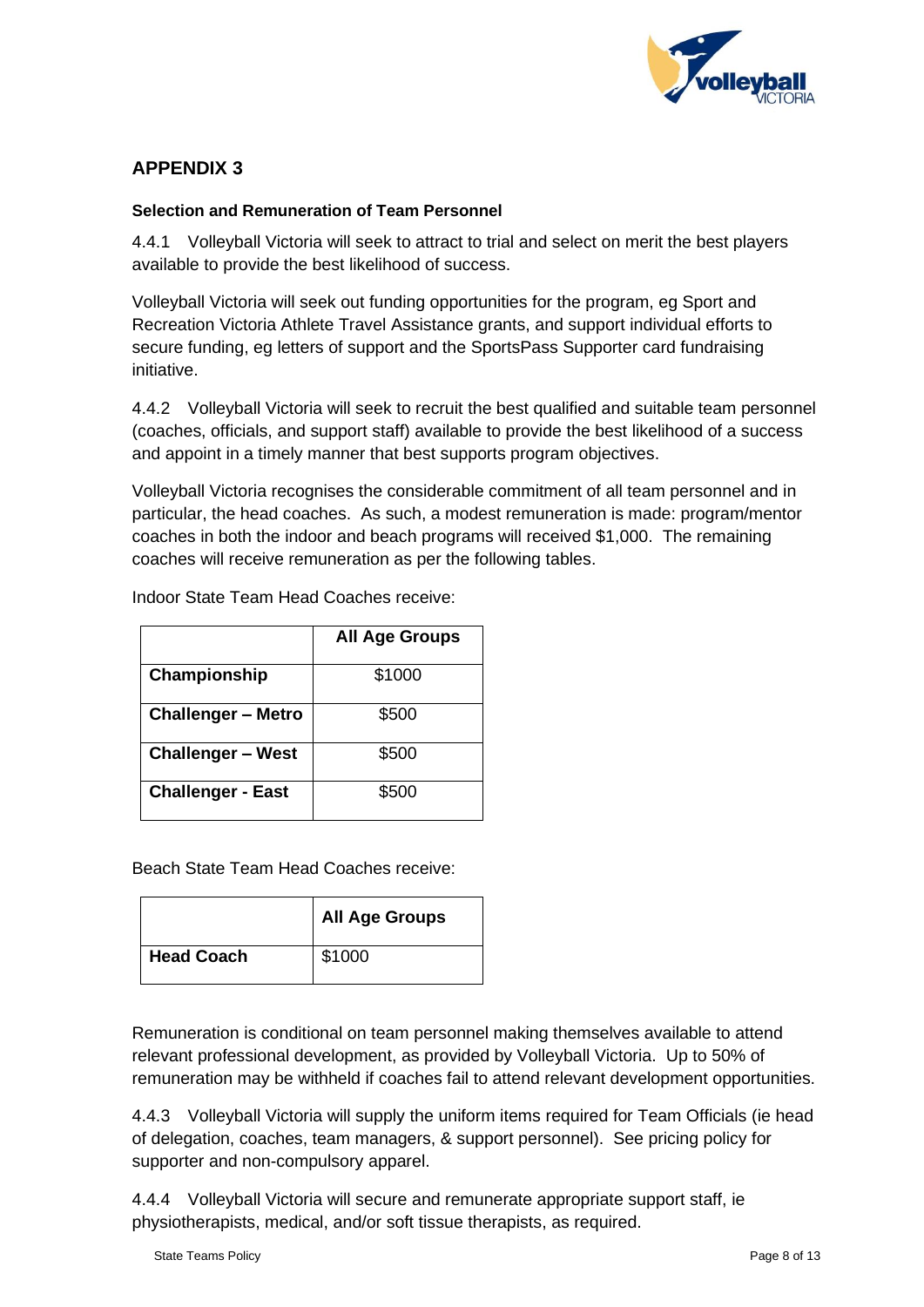

## <span id="page-10-2"></span><span id="page-10-1"></span><span id="page-10-0"></span>**Pricing Policy**

Volleyball Victoria seeks to maintain an accessible and affordable State Team program, in addition to subsidising program costs, Volleyball Victoria takes the following position on program pricing.

Significant and necessary items, such as flights, accommodation, and ground transport are provided at cost price, including any tax and transaction costs.

Compulsory items, such as playing uniform, are provided at cost price, including any tax, transaction costs, and handling, where required. Non-compulsory items and supporter apparel will be available to all team personnel, athletes, family and friends at recommended retail prices subject to special offers.

Coaches will be fully subsidised for all approved program-related expenses, this includes uniform, travel, and meals.

Team officials will be part-subsidised for travel, accommodation, meals, and provided necessary apparel. Team managers are provided unique apparel to ensure ease of identification.

The following costs will be presented as a percentage of the total program expense:

- Tournament Entry & Training Costs
- Coach & Officials Expenses
- Athlete Travel & Accommodation
- Blue and White Jacket Dinner
- Other Expenses
- Trials
- Administration
- Uniforms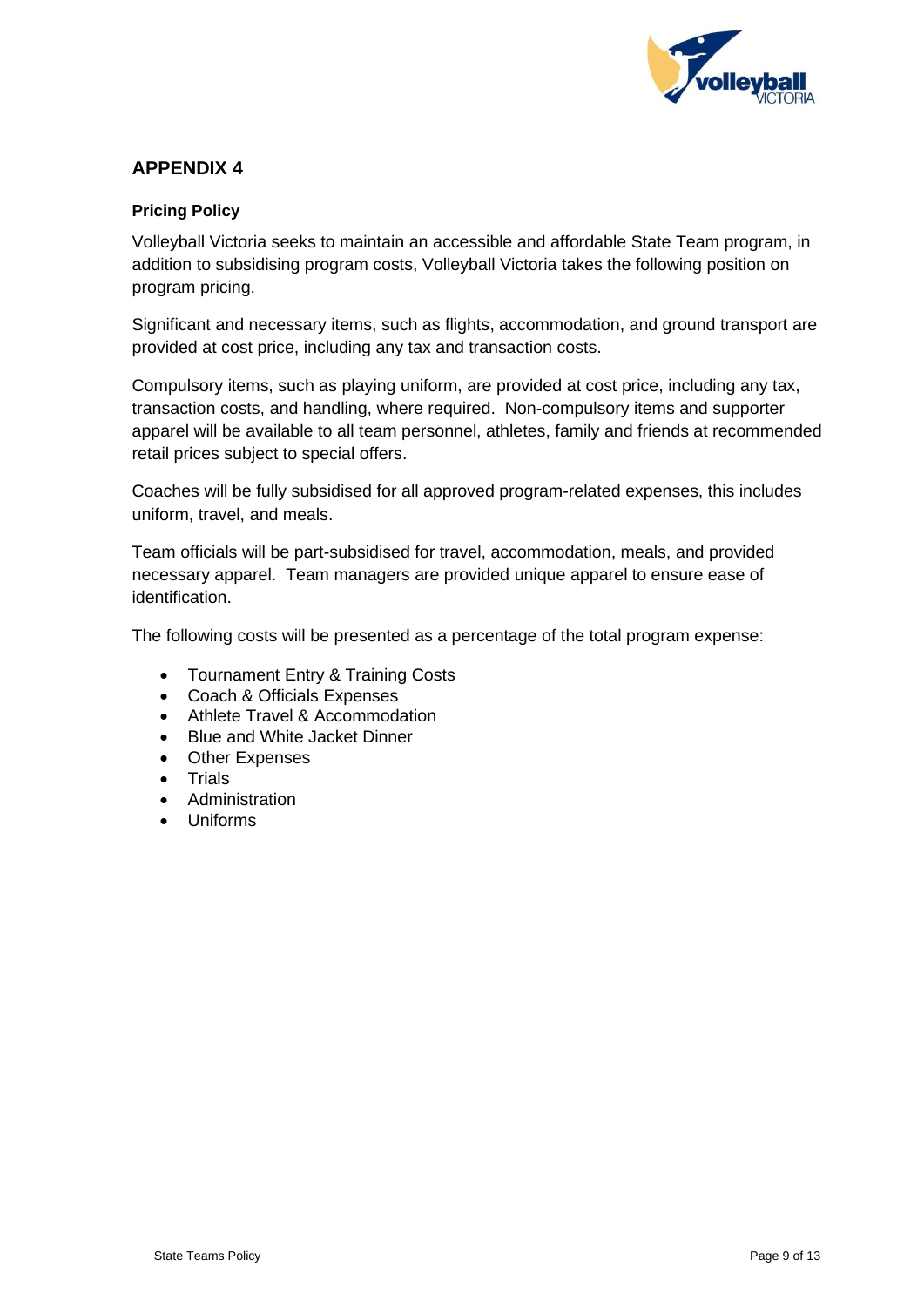

### <span id="page-11-2"></span><span id="page-11-1"></span><span id="page-11-0"></span>**Coaching Guidelines and Style of Play**

#### **I. Team Selection**

- a. Team selection is be based on the most talented players, relative to their position, regardless of region/school of origin. Depending on the structure of team entries, a promotion protocol will be established for player replacement.
- b. Individual athletes are objectively assessed against selection attributes, including:
	- i. Skill/athletic ability
	- ii. Passing/defence
	- iii. Setting
	- iv. Hitting
	- v. Serving
	- vi. Attitude
- c. In addition to the individual athlete selection attributes, player experience and on-court maturity will be considered. Athletes are eligible for selection only in their immediate age grouping, eg U15 athletes cannot be selected in U17 teams, where teams are entered in that age group.

## **II. Style of Play Guidelines Indoor**

### **a. All Teams**

- i. Use the traditional Volleyball Australia rotation setup; **pass hitter following setter, and middle blocker following pass hitter**. The aim is to better prepare participants for selection to higher honours. For more information, see Section Appendix 7, 'Commitment to Volleyball Australia Pathways program'.
- ii. Coaches are encouraged to use unique skills within the rotation like slides, back row attack, and back row setting
- iii. Adopt a "One Team" attitude; Division One teams will promote participants to Championship Teams when withdrawals occur. When planning their schedule at AJVC, teams are expected to support all other Vic teams, not just Blue teams
- iv. Encouraged to play in preparation tournaments before the Australian Championships, including tournament-like practice matches during training (referee, proper substitution technique, scoring)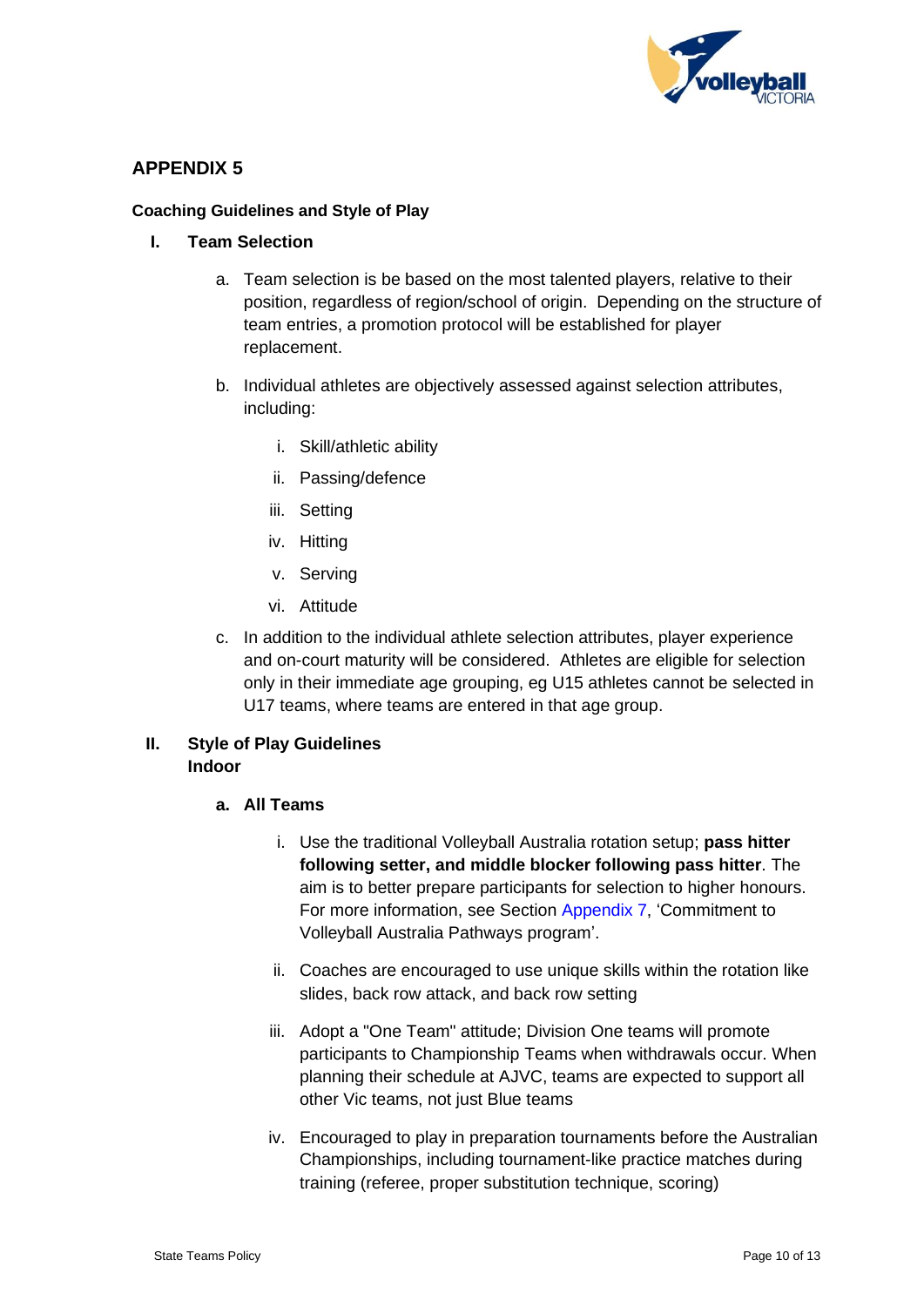

## **b. Development Teams (Division One)**

- i. These are the development teams and region/school/competing sports or priorities should be taken into consideration when selecting teams. Skill development and playing experience is the priority of Division One teams with a higher probability of more even playing time at Australian Championships, at the coach's discretion.
- ii. U15 Teams; The composition of these teams should not be position dependent but rather the players with the most athletic and skill potential; coaching focus is on teaching all volleyball skills and all positions. Coaches of these teams should be highly competent in teaching all skills and positions effectively, including technique, movement, overall game knowledge and court awareness
	- 1. A Libero is **not** used. Development teams are utilised to promote and assist the development of player skillsets.
- iii. Development teams are encouraged to be position non-specific. That means that **all** athletes would understand the setter, pass/hitter, opposite, and middle blocker roles by the conclusion of their participation in the program.

#### **Beach**

### **a. All Teams**

- i. Use the Volleyball Australia Beach Volleyball guidelines for techniques, styles of play, and skill development. For more information, see Section Appendix 7, 'Commitment to Volleyball Australia Pathways program'.
- ii. Vic team should play hard, play to win, value each and every point, and be highly competitive
- iii. Adopt a "One Team" attitude; individuals will accept team combinations that are identified by team personnel as providing the best likelihood of success. The State Team program is one 'big team' supporting and working together, regardless of gender, age, and ability levels, all participants are part of the same team.
- iv. Encouraged to play in preparation tournaments before the Australian Championships, including tournament-like practice matches during training (referee, proper substitution technique, scoring).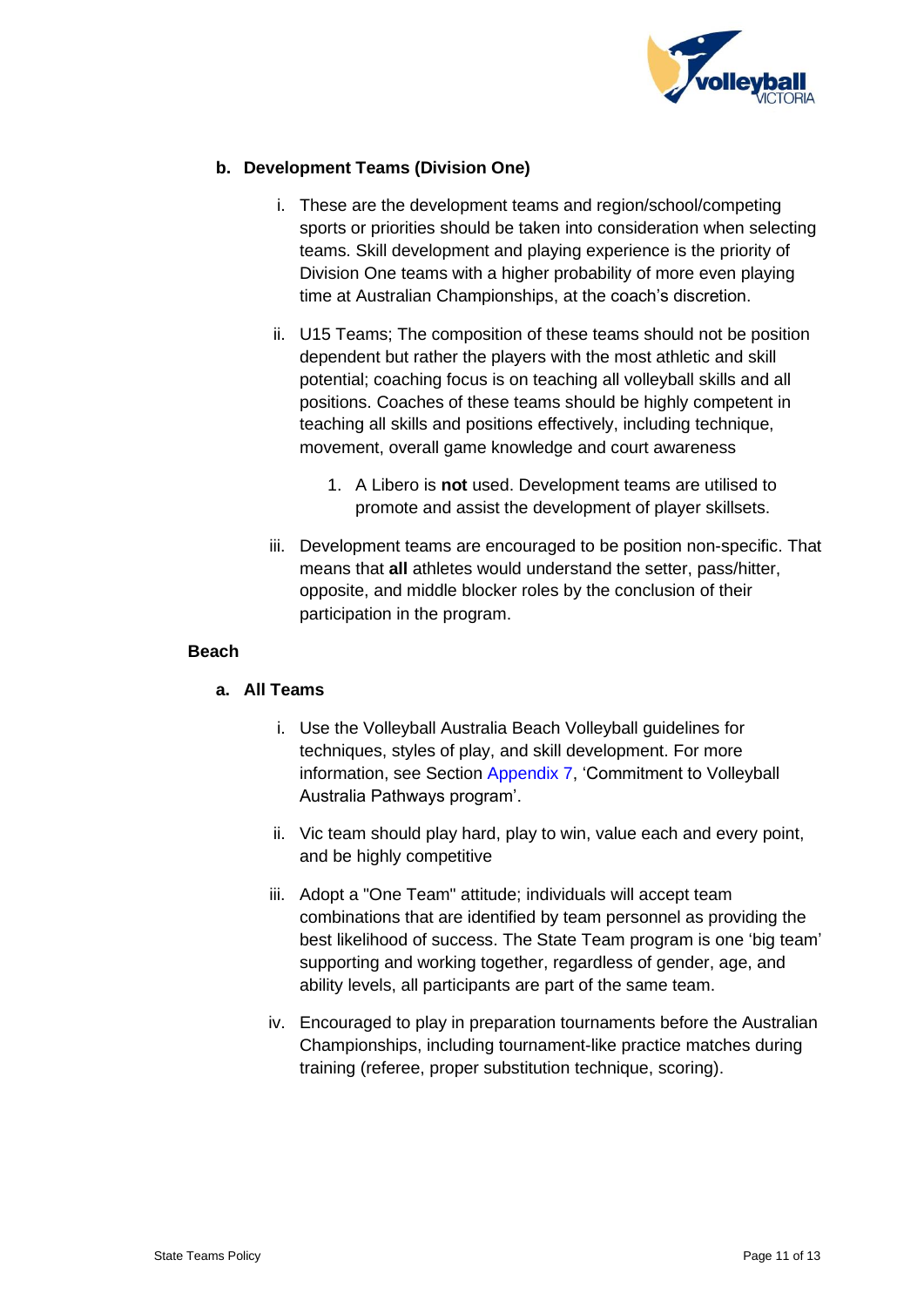

## **b. Development Teams**

- i. In seeking up to five teams per age group, the aim is to enter three competitive teams and at least two development teams. This may vary from year to year depending on the number and standard of athletes at trials. Skill development and playing experience will be a priority for these development teams.
- ii. The U15 teams; should seek to enter as many teams as available, building a foundation for the program. Parents and children will be informed of the development policy, ensuring transparency in the conduct of the program.

## **c. Authority of the Team Personnel**

i. The authority of team personnel will be respected always. Parents, other family members, and friends are encouraged to support the program and attend the AJBVC, but will wherever practical, be restricted to non-match activities, eg transport, meal preparation, supporting, etc. Team selection and coaching should be reserved for independent team personnel. Where this cannot be achieved, team personnel with a conflict will be excluded from team selection decisions, including athlete selection, position, and playing combinations.